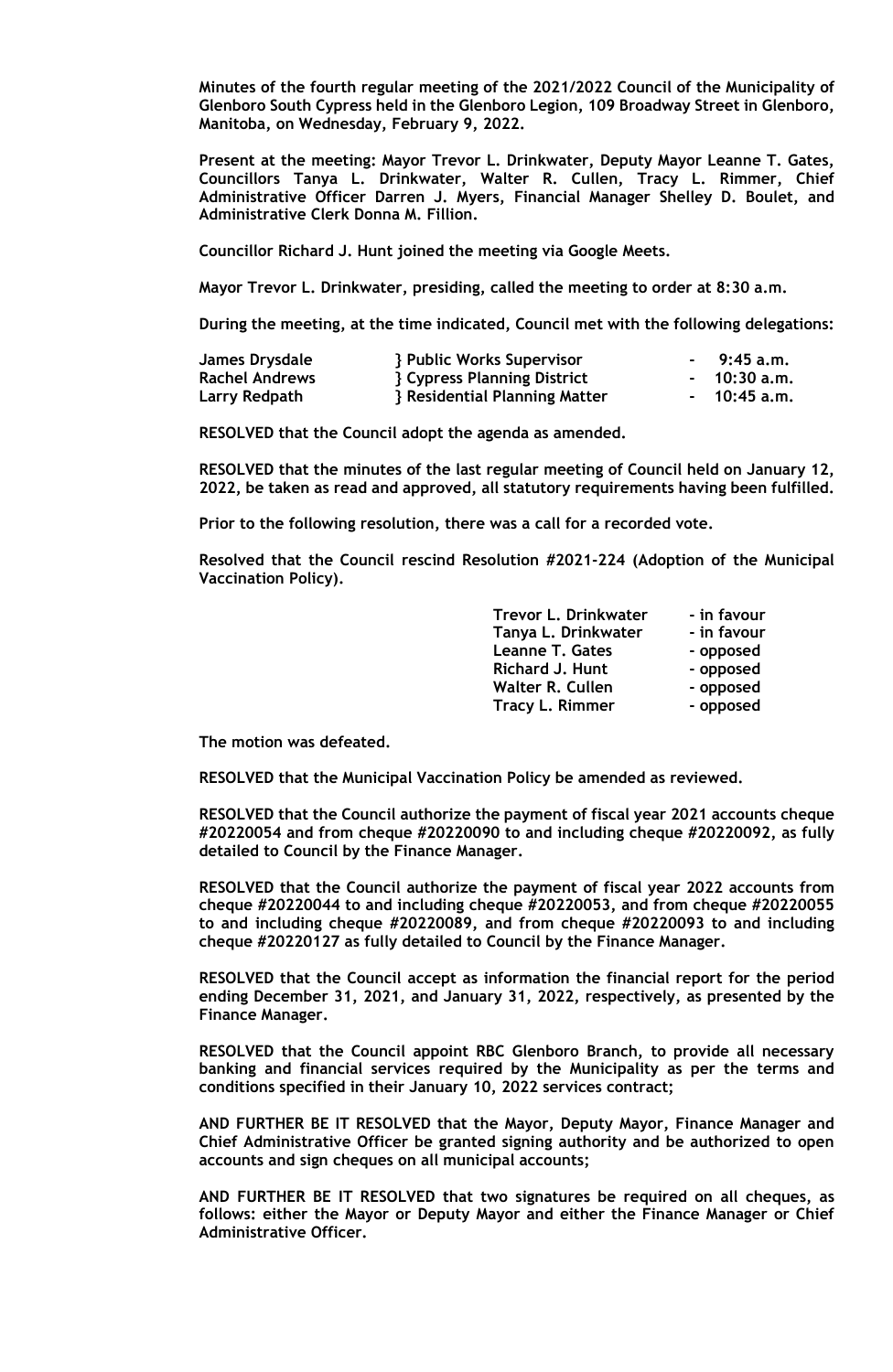**RESOLVED that the Cypress River Recreation reserve fund be split on a 50/50 basis and forwarded to the Cypress River Multipurpose Community Center and the Cypress River Memorial Hall.**

**RESOLVED that the Council hold a special meeting on March 23, 2022, at 6:30 p.m. to set and adopt the Budgeted Operating Expenditures for fiscal year 2022;**

**AND FURTHER BE IT RESOLVED that in compliance with Section 162(2) of The Municipal Act, the Council of the Municipality of Glenboro South Cypress hold a Public Hearing on Wednesday, April 13, 2022, at 10:15 a.m. in the Glenboro Legion at Glenboro, Manitoba, for the purpose of presenting its Financial Plan for fiscal year 2022 and subsequently giving any person who wishes, opportunity to make representation, ask questions or register an objection to the Financial Plan so presented.**

**RESOLVED that the Council of the Municipality of Glenboro South Cypress enter into a 5 year agreement with Gold Business Solutions of Brandon, Manitoba for a Kyocera TA 3553 CI colour copier, printer, scanner, and fax, as per the costs, terms and conditions noted in their January 19, 2022 proposal.**

**RESOLVED that the Council authorize the purchase of a 2022 Ford F250 XL 4-wheel drive super-cab truck with 6.2L gasoline engine and eight foot box Public Works truck, from Metcalfe's of Treherne, Manitoba, as per the terms and conditions noted in the respective sales agreement dated January 4, 2022.**

**RESOLVED that the Council authorize the purchase of a JCB Model 409 compact loader from Hepsons of Brandon, Manitoba, as per the terms and conditions noted in the respective sales agreement dated January 24, 2022;**

**AND FURTHER BE IT RESOLVED that the Municipality tender for the sale of the John Deere tractor and loader.** 

**RESOLVED that the Council accept the quotation provided by Zenith Paving of Brandon, Manitoba, for street patching in the Municipality, in the summer of 2022, as per their quotation dated February 4, 2022, and as per the terms and conditions noted in the Request for Quotations.**

**RESOLVED that the Council accept the quotation submitted by Zenith Paving of Brandon, Manitoba, for the installation of concrete drainage swales and the resurfacing of the parking lanes on the west side of the 100 and 200 blocks of Broadway Street, in Glenboro, as per their quotation dated February 4, 2022, and as per the terms and conditions noted in the Request for Quotations.**

**RESOLVED that the Council accept the quotation provided by Cody Campbell, of Carberry, Manitoba, for the replacement of approximately 510 feet of sidewalk on the west side of the 300 block of Broadway Street in Glenboro, as per their quotation dated, January 12, 2022, and as per the terms and conditions noted in the Request for Quotations.**

**RESOLVED that the Council accept the quotation provided by Cody Campbell, of Carberry, Manitoba, for the replacement of approximately 120 feet of sidewalk of the west end of the 400 block of Railway Avenue in Glenboro, as per their quotation dated January 12, 2022, and as per the terms and conditions noted in the Request for Quotations.**

**RESOLVED that the year 2022 Spring Road Restrictions for designated municipal roads/streets, within the limits of the Municipality of Glenboro South Cypress, will commence on or before March 7, 2022; (actual implementation date dependent on weather conditions) and shall remain in effect for a period of up to 12 weeks, as determined by Council;**

**The following specified municipal roads/streets, lying within the Municipality, which are classified as a "B Highway", shall be weight restricted, when so posted, to 65% of normal axle loads;**